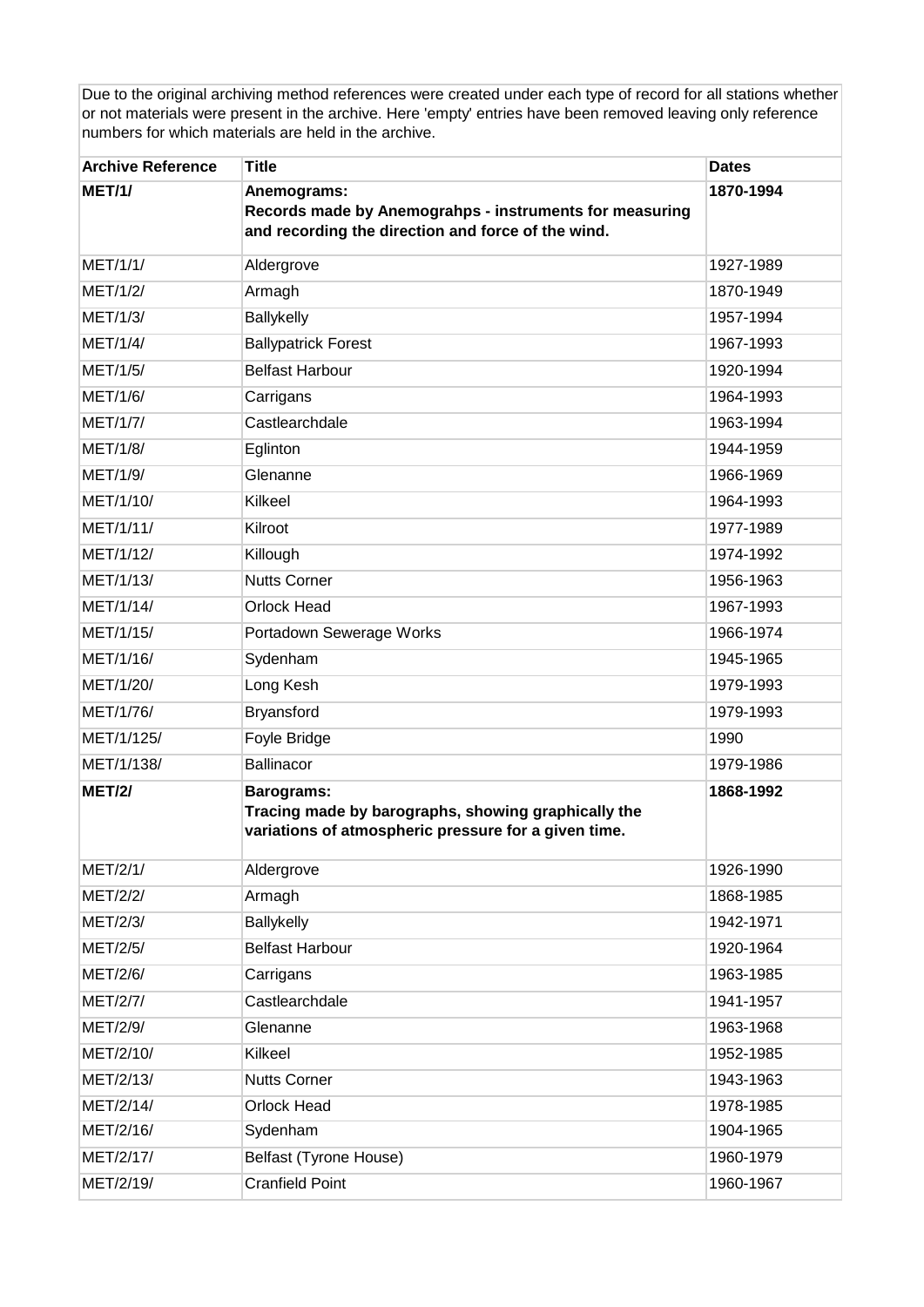| MET/2/20/     | Long Kesh                                                        | 1943-1983 |
|---------------|------------------------------------------------------------------|-----------|
| MET/2/21/     | Donaghadee                                                       | 1909-1935 |
| MET/2/22/     | Corgary                                                          | 1973-1991 |
| MET/2/76/     | Bryansford                                                       | 1979-1988 |
| MET/2/77/     | Bessbrook                                                        | 1979-1980 |
| MET/2/128/    | Knockarevan                                                      | 1983-1992 |
| <b>MET/3/</b> | <b>Hyetograms:</b>                                               | 1879-1987 |
|               | Daily charts depicting the average distribution of rain over the |           |
| MET/3/1/      | surface of the earth.<br>Aldergrove                              | 1926-1986 |
| MET/3/2/      | Armagh                                                           | 1879-1986 |
| MET/3/3/      | <b>Ballykelly</b>                                                | 1946-1971 |
| MET/3/4/      | <b>Ballypatrick Forest</b>                                       | 1966-1986 |
| MET/3/5/      | <b>Belfast Harbour</b>                                           | 1919-1963 |
| MET/3/7/      | Castlearchdale                                                   | 1942-1986 |
| MET/3/15/     | Portadown Sewerage Works                                         | 1965-1976 |
| MET/3/18/     | Banagher (Caugh Hill)                                            | 1975-1986 |
| MET/3/20/     | Long Kesh                                                        | 1943-1986 |
| MET/3/23/     | <b>Altnahinch Filters</b>                                        | 1970-1986 |
| MET/3/24/     | Aghanloo                                                         | 1977-1986 |
| MET/3/25/     | Altaveedan                                                       | 1977-1982 |
| MET/3/26/     | Belfast (Malone)                                                 | 1972-1985 |
| MET/3/27/     | <b>Belfast Pumping Station</b>                                   | 1974-1986 |
| MET/3/28/     | <b>Broughshane Filters</b>                                       | 1970-1987 |
| MET/3/29/     | Ballyclare                                                       | 1973-1985 |
| MET/3/30/     | <b>Ballymoney Sewerage Works</b>                                 | 1973-1986 |
| MET/3/31/     | <b>Baronscourt Forest</b>                                        | 1966-1986 |
| MET/3/32/     | Beagh's Forest                                                   | 1963-1971 |
| MET/3/33/     | <b>Bishop's Court</b>                                            | 1946-1947 |
| MET/3/34/     | Ballywatticock                                                   | 1977-1985 |
| MET/3/35/     | <b>Cam Forest</b>                                                | 1974-1978 |
| MET/3/36/     | Claudy                                                           | 1974-1975 |
| MET/3/37/     | Carmoney                                                         | 1974-1986 |
| MET/3/38/     | Coleraine (The Cutts)                                            | 1965-1986 |
| MET/3/39/     | Cookstown                                                        | 1972-1985 |
| MET/3/40/     | Derrynoid                                                        | 1966-1982 |
| MET/3/41/     | Dunmore Lodge                                                    | 1977-1982 |
| MET/3/42/     | Dromara Sewerage Works                                           | 1974-1985 |
| MET/3/43/     | Dungannon Park                                                   | 1972-1987 |
| MET/3/44/     | Lisnafillan                                                      | 1972-1985 |
| MET/3/45/     | Pomeroy Forest                                                   | 1966-1985 |
| MET/3/46/     | Hare Island                                                      | 1965-1985 |
| MET/3/47/     | Silent Valley                                                    | 1972-1985 |
| MET/3/48/     | Woodburn North                                                   | 1972-1985 |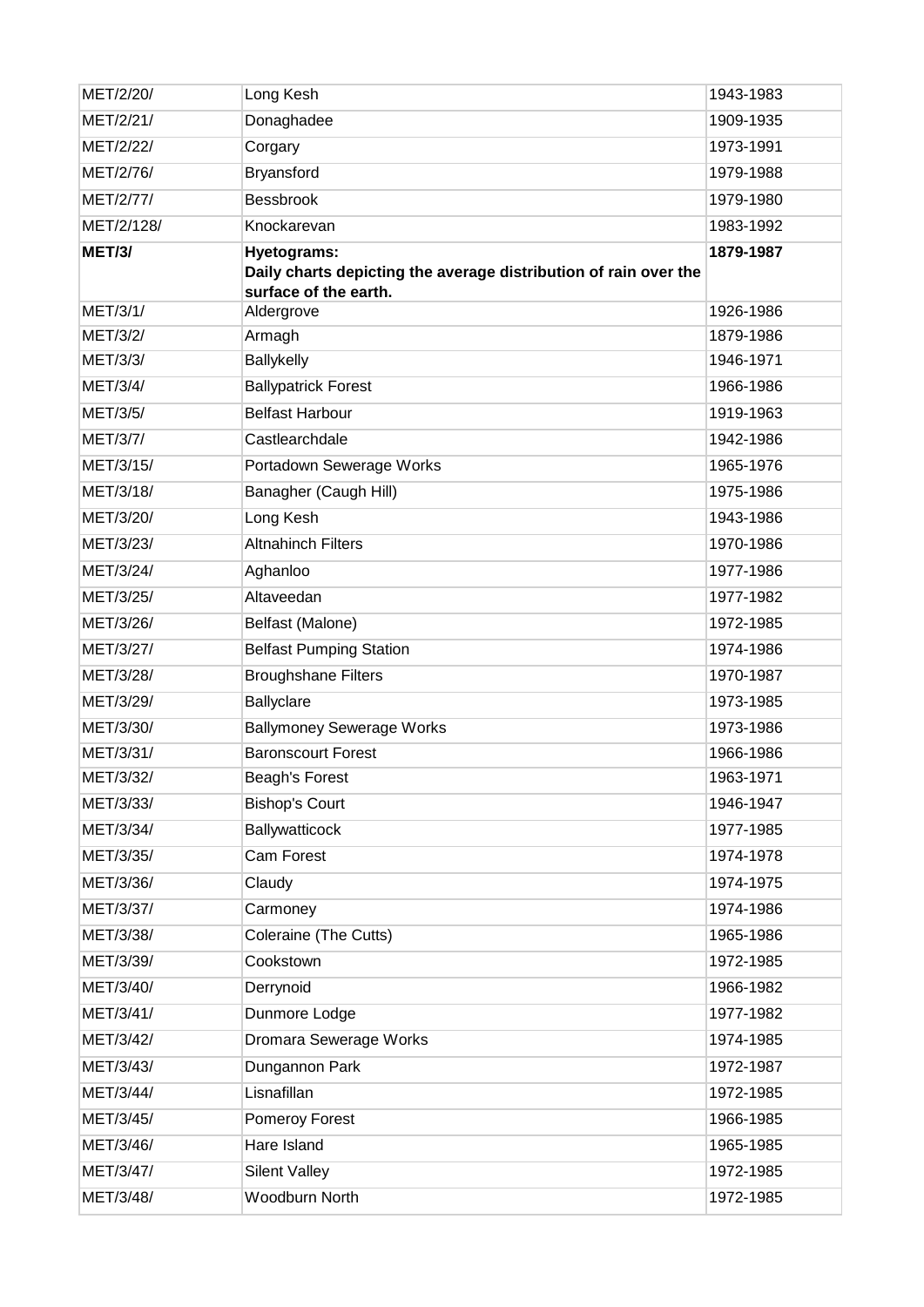| MET/3/49/     | <b>Strabane Convent</b>                                                     | 1972-1983 |
|---------------|-----------------------------------------------------------------------------|-----------|
| MET/3/50/     | Seagahan Reservoir                                                          | 1972-1986 |
| MET/3/51/     | Lough Fea                                                                   | 1972-1985 |
| MET/3/52/     | Fofannybane                                                                 | 1976-1985 |
| MET/3/53/     | Murlough                                                                    | 1971-1985 |
| MET/3/54/     | Loughermore Forest                                                          | 1978-1985 |
| MET/3/55/     | Lowtown                                                                     | 1972-1987 |
| MET/3/56/     | Lough Braden                                                                | 1973-1983 |
| MET/3/57/     | Newry Sewerage Works                                                        | 1975-1985 |
| MET/3/58/     | Lurgan Cemetery                                                             | 1965-1985 |
| MET/3/59/     | Hillsborough                                                                | 1971-1986 |
| MET/3/60/     | Knockmany Forest                                                            | 1966-1973 |
| MET/3/61/     | Loughgall                                                                   | 1972-1986 |
| MET/3/62/     | Omagh Sewerage Works                                                        | 1970-1985 |
| MET/3/63/     | Parkmore Forest                                                             | 1966-1986 |
| MET/3/64/     | Portora Sluice                                                              | 1966-1986 |
| MET/3/65/     | Timpany                                                                     | 1967-1976 |
| MET/3/66/     | <b>Tollymore Park</b>                                                       | 1974-1981 |
| MET/3/67/     | Tievenny                                                                    | 1966-1982 |
| MET/3/68/     | Toomebridge                                                                 | 1965-1982 |
| MET/3/69/     | Huntly                                                                      | 1977-1986 |
| MET/3/70/     | Limavady                                                                    | 1943-1945 |
| MET/3/71/     | Glenderg                                                                    | 1969-1985 |
| MET/3/72/     | Poyntzpass                                                                  | 1972-1974 |
| MET/3/75/     | <b>Bangor Seacourt</b>                                                      | 1984-1985 |
| MET/3/76/     | Bryansford                                                                  | 1981-1986 |
| MET/3/122/    | Glenhedra                                                                   | 1922      |
| MET/3/135/    | <b>Toome Airfield</b>                                                       | 1985-1986 |
| MET/3/139/    | Mourne Grange, Kilkeel                                                      | 1981-1984 |
| MET/3/143/    | Saintfield, Darragh Cross                                                   | 1985-1986 |
| MET/3/144/    | Glarryford                                                                  | 1984-1987 |
| MET/3/145/    | <b>Ballykine Reservoir</b>                                                  | 1982-1987 |
| MET/3/146/    | Old Park Filters                                                            | 1982-1985 |
| MET/3/147/    | Strabane, Glen Road                                                         | 1985-1986 |
| MET/3/148/    | Annalong, Darraway                                                          | 1984-1986 |
| MET/3/149/    | Castor Bay                                                                  | 1985-1986 |
| MET/3/150/    | Dungiven, Bovevagh                                                          | 1986-1987 |
| MET/3/151/    | <b>Trassey Slievenaman</b>                                                  | 1985-1986 |
| <b>MET/4/</b> | Hygrograms:                                                                 | 1926-1988 |
|               | Daily sheets recording the variations of the humidity of the<br>atmosphere. |           |
| MET/4/1/      | Aldergrove                                                                  | 1926-1986 |
| MET/4/3/      | Ballykelly                                                                  | 1946-1971 |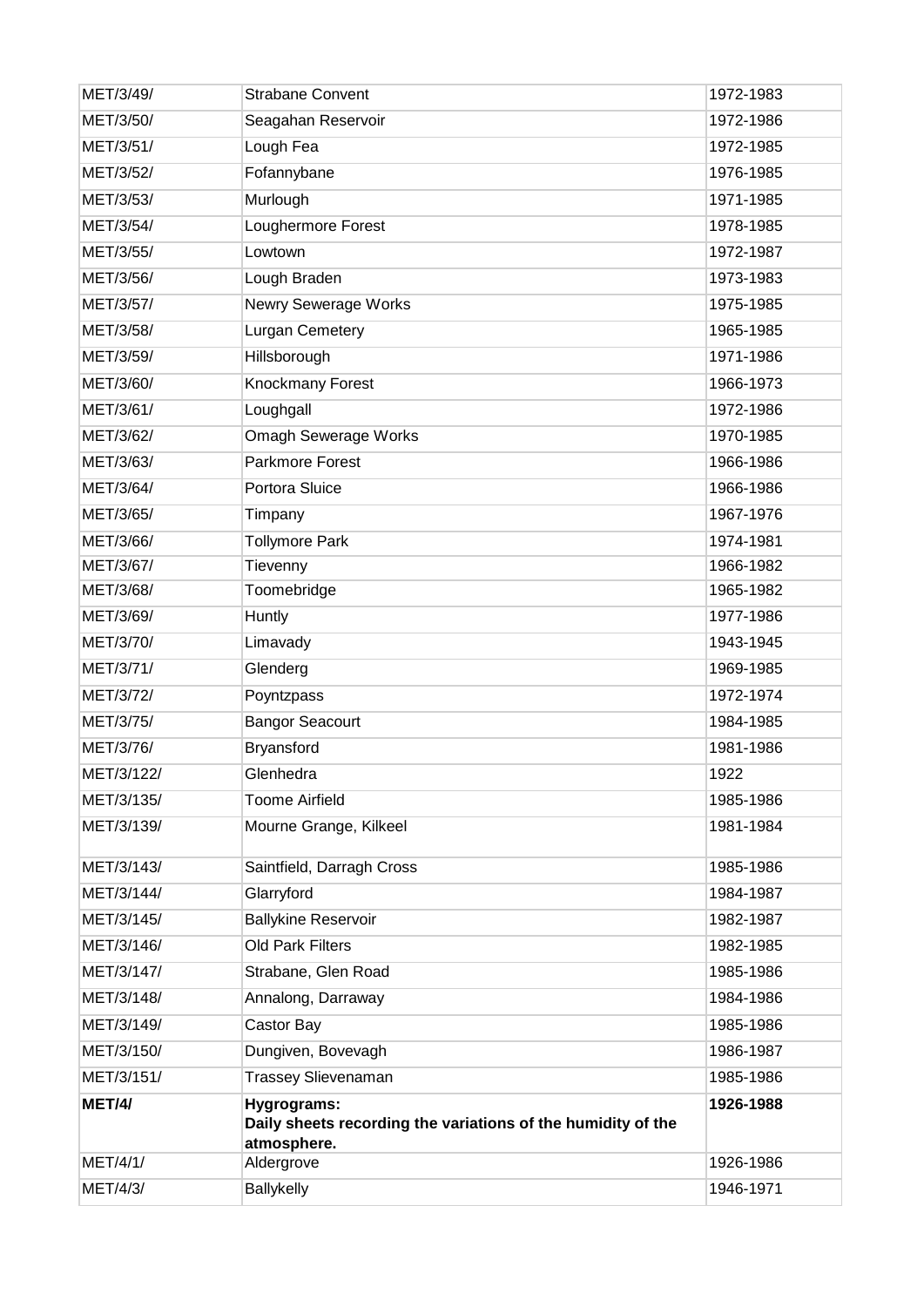| MET/4/7/        | Castlearchdale                                                 | 1941-1986   |
|-----------------|----------------------------------------------------------------|-------------|
| MET/4/13/       | <b>Nutts Corner</b>                                            | 1947-1963   |
| MET/4/15/       | Portadown Sewerage Works                                       | 1965-1975   |
| MET/4/16/       | Sydenham                                                       | 1943-1947   |
| MET/4/20/       | Long Kesh                                                      | 1979-1988   |
| MET/4/58/       | Lurgan Cemetery                                                | 1965-1975   |
| MET/4/61/       | Loughgall                                                      | 1977-1983   |
| MET/4/70/       | Limavady                                                       | 1941-1945   |
| MET/4/76/       | Bryansford                                                     | 1979-1988   |
| MET/4/140/      | <b>Belfast Newforge</b>                                        | 1982-1984   |
| MET/4/141/      | Annaghmore                                                     | 1984-1987   |
| MET/5/          | <b>Sunshine Cards</b>                                          | 1926-1991   |
| MET/5/1/        | Aldergrove                                                     | 1926-1986   |
| MET/5/2/        | Armagh                                                         | 1940-1991   |
| MET/5/109/      | Mountstewart                                                   | 1939-1947   |
| <b>MET/6/</b>   | Thermograms:<br>Daily charts recording temperature variations. | 1868-1989   |
| MET/6/1/        | Aldergrove                                                     | 1926-1986   |
| MET/6/2/        | Armagh                                                         | 1868-1986   |
| MET/6/3/        | Ballykelly                                                     | 1946-1971   |
| MET/6/7/        | Castlearchdale                                                 | 1941-1988   |
| MET/6/11/       | Kilroot                                                        | 1979-1989   |
| MET/6/13/       | <b>Nutts Corner</b>                                            | 1947-1963   |
| MET/6/15/       | Portadown Sewerage Works                                       | 1965-1976   |
| MET/6/16/       | Sydenham                                                       | 1943-1954   |
| MET/6/17/       | Belfast (Tyrone House)                                         | 1967-1971   |
| MET/6/20/       | Long Kesh                                                      | 1979-1988   |
| MET/6/32/       | Beagh's Forest                                                 | 1963-1971   |
| MET/6/58/       | Lurgan Cemetery                                                | 1965-1975   |
| MET/6/63/       | Parkmore Forest                                                | 1964-1974   |
| MET/6/70/       | Limavady                                                       | 1941-1945   |
| MET/6/76/       | Bryansford                                                     | 1979-1988   |
| MET/6/110/      | Newtownabbey                                                   | 1964-1980   |
| MET/6/123/      | <b>Coleraine University</b>                                    | 1978-1985   |
| MET/6/141/      | Annaghmore                                                     | 1981-1987   |
| <b>MET/7/</b>   | <b>Weather Registers</b>                                       | 1926-1994   |
| MET/7/1/        | Aldergrove                                                     | 1926-1986   |
| MET/7/2/        | Armagh                                                         | c.1930-1943 |
| MET/7/3/        | Ballykelly                                                     | 1942-1985   |
| <b>MET/7/4/</b> | <b>Ballypatrick Forest</b>                                     | 1972-1985   |
| MET/7/6/        | Carrigans                                                      | 1963-1992   |
| <b>MET/7/7/</b> | Castlearchdale                                                 | 1941-1957   |
| MET/7/8/        | Eglinton                                                       | 1946-1994   |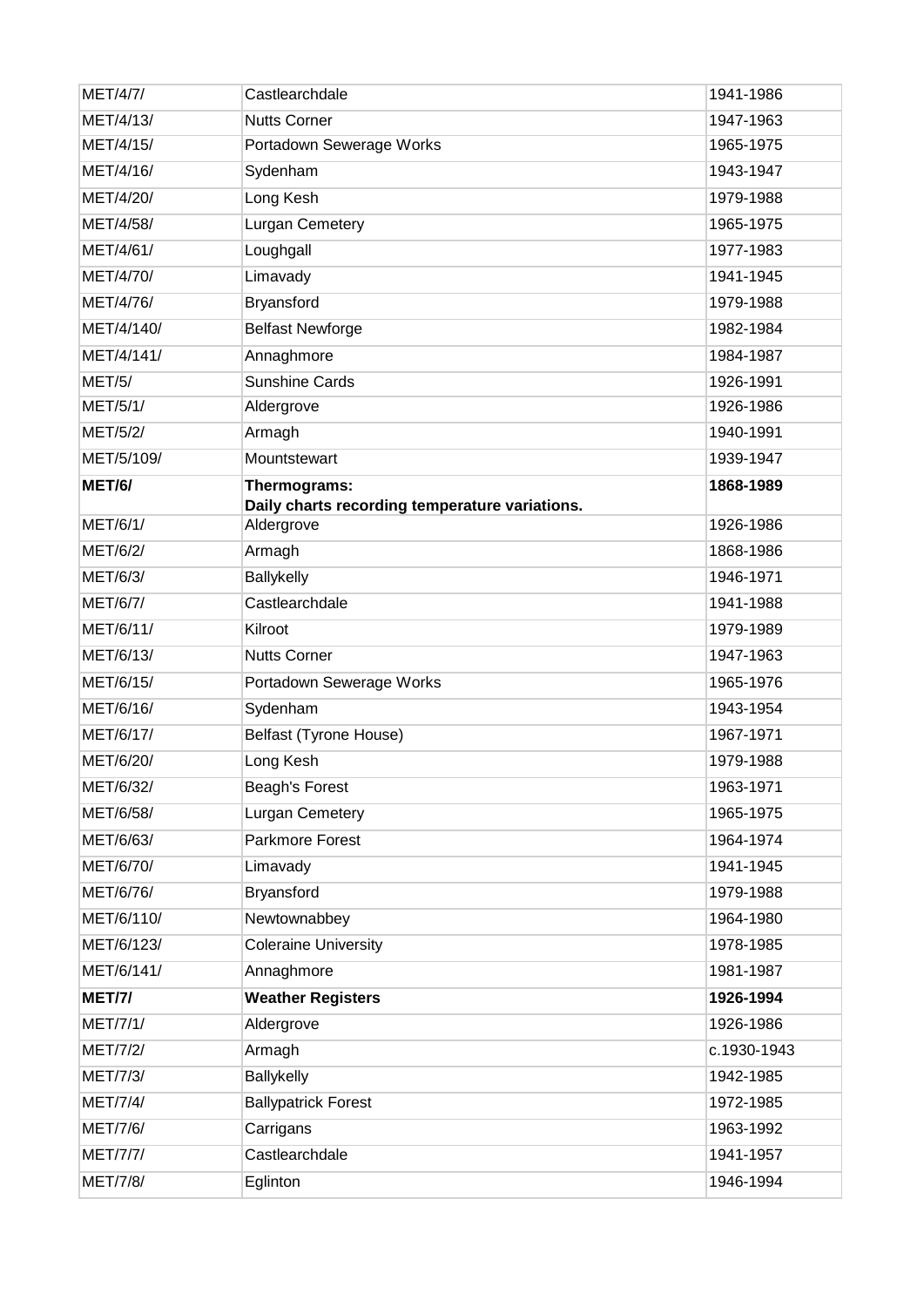| MET/7/9/      | Glenanne                                  | 1963-1968 |
|---------------|-------------------------------------------|-----------|
| MET/7/10/     | Kilkeel                                   | 1951-1987 |
| MET/7/12/     | Killough                                  | 1963-1994 |
| MET/7/13/     | <b>Nutts Corner</b>                       | 1943-1963 |
| MET/7/14/     | <b>Orlock Head</b>                        | 1965-1991 |
| MET/7/16/     | Sydenham                                  | 1939-1983 |
| MET/7/17/     | <b>Belfast (Tyrone House)</b>             | 1979-1980 |
| MET/7/19/     | <b>Cranfield Point</b>                    | 1960-1967 |
| MET/7/20/     | Long Kesh                                 | 1943-1944 |
| MET/7/22/     | Corgary                                   | 1973-1993 |
| MET/7/25/     | Altaveedan                                | 1981-1988 |
| MET/7/33/     | <b>Bishop's Court</b>                     | 1943-1954 |
| MET/7/37/     | Carmoney                                  | 1977-1994 |
| MET/7/70/     | Limavady                                  | 1940-1945 |
| MET/7/73/     | Ballyhalbert                              | 1945      |
| MET/7/81/     | <b>Lisburn Friend's School</b>            | 1942-1949 |
| MET/7/82/     | <b>Black Mountain</b>                     | 1962-1972 |
| MET/7/93/     | Ely Lodge                                 | 1958-1965 |
| MET/7/98/     | Helen's Bay                               | 1988      |
| MET/7/101/    | Kilgortnaleague                           | 1966-1969 |
| MET/7/102/    | Larne                                     | 1980-1992 |
| MET/7/108/    | Moneydig                                  | 1942-1980 |
| MET/7/113/    | Portrush                                  | 1972-1991 |
| MET/7/115/    | Roscor                                    | 1940-1969 |
| MET/7/125/    | Foyle Bridge                              | 1972-1979 |
| MET/7/126/    | Mullaghmore Airfield                      | 1944-1945 |
| MET/7/127/    | Maydown Airfield                          | 1943-1944 |
| MET/7/128/    | Knockarevan                               | 1973-1993 |
| MET/7/129/    | Killadeas                                 | 1943-1945 |
| MET/7/130/    | Irvinestown                               | 1957-1959 |
| MET/7/131/    | <b>Greencastle United States Airfield</b> | 1943-1944 |
| MET/7/132/    | <b>Greencastle Airfield</b>               | 1944      |
| MET/7/133/    | <b>Cluntoe Airfield</b>                   | 1943-1954 |
| MET/7/134/    | Ballycastle                               | 1957-1988 |
| MET/7/135/    | <b>Toome Airfield</b>                     | 1943-1954 |
| MET/7/138/    | Ballinacor                                | 1985-1987 |
| MET/7/141/    | Annaghmore                                | 1980-1983 |
| MET/7/149/    | Castor Bay                                | 1984-1991 |
| MET/7/152/    | Moyola Sewerage Works                     | 1992-1994 |
| MET/7/153/    | Bregenz House, Bangor                     | 1991-1994 |
| <b>MET/8/</b> | <b>Rainfall postcards</b>                 | 1970-1992 |
| MET/8A/       | <b>Rainfall Tabulations</b>               | 1926-1971 |
| MET/8A/1/     | Aldergrove                                | 1926-1969 |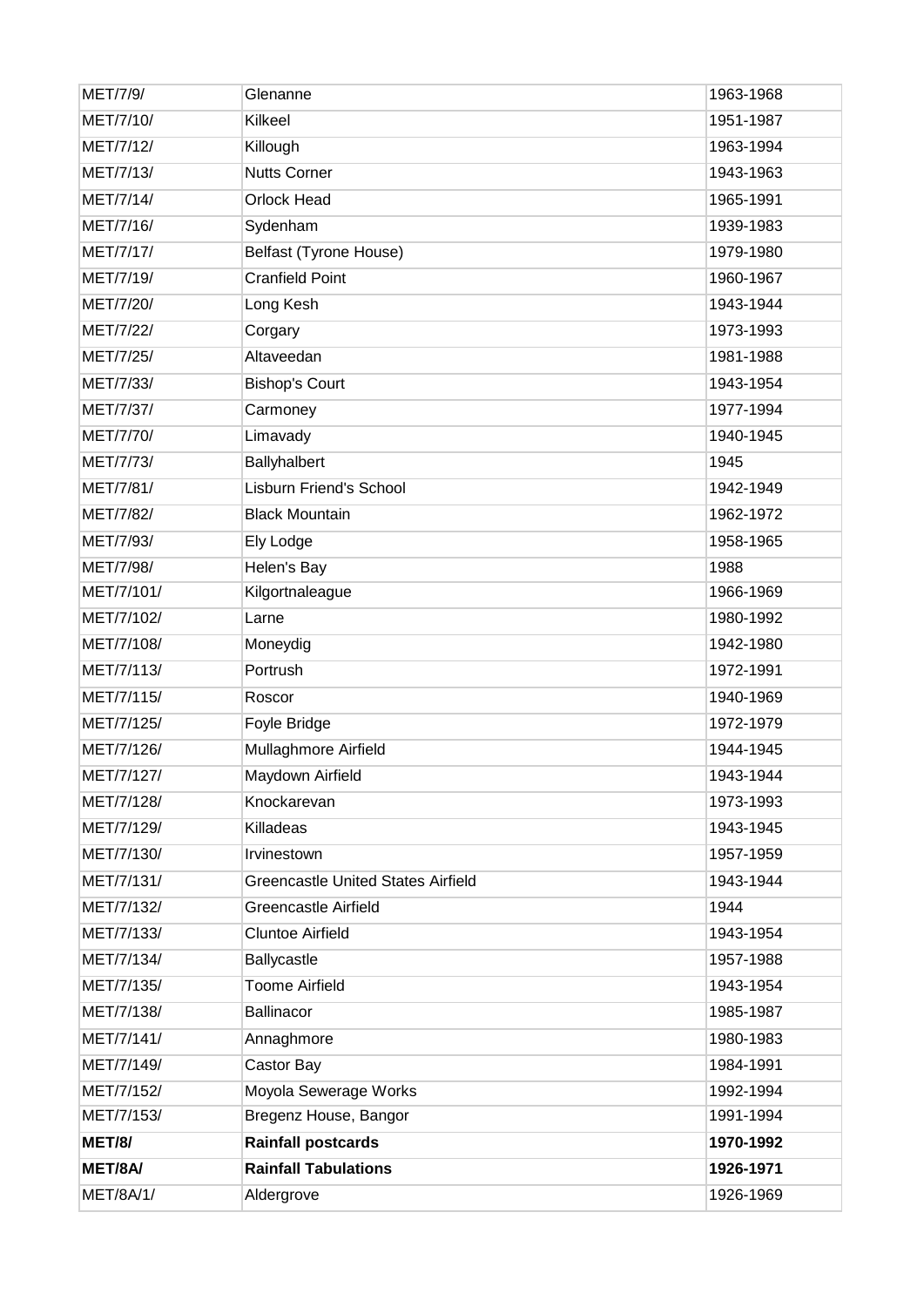| <b>MET/8A/2/</b> | Armagh                        | 1956-1971 |
|------------------|-------------------------------|-----------|
| <b>MET/8A/3/</b> | Ballykelly                    | 1946-1971 |
| <b>MET/8A/4/</b> | <b>Ballypatrick Forest</b>    | 1966-1971 |
| <b>MET/8A/7/</b> | Castlearchdale                | 1943-1971 |
| MET/8A/15/       | Portadown Sewerage Works      | 1965-1971 |
| MET/8A/18/       | Banagher (Caugh Hill)         | 1969      |
| MET/8A/23/       | Altnahinch                    | 1970-1971 |
| MET/8A/26/       | Belfast (Malone)              | 1967-1971 |
| MET/8A/28/       | <b>Broughshane Filters</b>    | 1970-1971 |
| MET/8A/31/       | <b>Baronscourt Forest</b>     | 1966-1971 |
| MET/8A/33/       | <b>Bishop's Court</b>         | 1942-1947 |
| MET/8A/38/       | Coleraine (The Cutts)         | 1965-1971 |
| MET/8A/40/       | Derrynoid: [Not Received]     | 1966-1971 |
| MET/8A/45/       | Pomeroy Forest                | 1966-1971 |
| MET/8A/46/       | Hare Island                   | 1965-1971 |
| MET/8A/50/       | Seagahan Reservoir            | 1958-1971 |
| MET/8A/57/       | Newry Sewerage Works          | 1965-1971 |
| MET/8A/58/       | Lurgan Cemetery               | 1965-1971 |
| MET/8A/60/       | Knockmany Forest              | 1966-1971 |
| MET/8A/61/       | Loughgall                     | 1971      |
| MET/8A/62/       | <b>Omagh Sewerage Works</b>   | 1970-1971 |
| MET/8A/63/       | Parkmore Forest               | 1966-1971 |
| MET/8A/64/       | Portora Sluice                | 1966-1971 |
| MET/8A/65/       | Timpany                       | 1968-1971 |
| MET/8A/67/       | Tievenny                      | 1966-1971 |
| MET/8A/68/       | Toomebridge                   | 1965-1971 |
| MET/8A/69/       | Huntly                        | 1961-1971 |
| MET/8A/123/      | <b>Coleraine University</b>   | 1969-1971 |
| MET/8A/124/      | Creggan Reservoir             | 1961-1971 |
| MET/8B/          | <b>Barograph Tabulations</b>  | 1868-1871 |
| MET/8B/2/        | Armagh                        | 1868-1883 |
| MET/8C/          | <b>Anemograph Tabulations</b> | 1868-1980 |
| MET/8C/1/        | Aldergrove                    | 1927-1972 |
| <b>MET/8C/2/</b> | Armagh                        | 1868-1946 |
| MET/8C/3/        | Ballykelly                    | 1957-1970 |
| <b>MET/8C/4/</b> | <b>Ballypatrick Forest</b>    | 1968-1980 |
| MET/8C/5/        | <b>Belfast Harbour</b>        | 1966-1980 |
| <b>MET/8C/6/</b> | Carrigans                     | 1964-1980 |
| <b>MET/8C/7/</b> | Castlearchdale                | 1964-1980 |
| <b>MET/8C/8/</b> | Eglinton                      | 1954-1957 |
| <b>MET/8C/9/</b> | Glenanne                      | 1966-1972 |
| MET/8C/10/       | Kilkeel                       | 1964-1980 |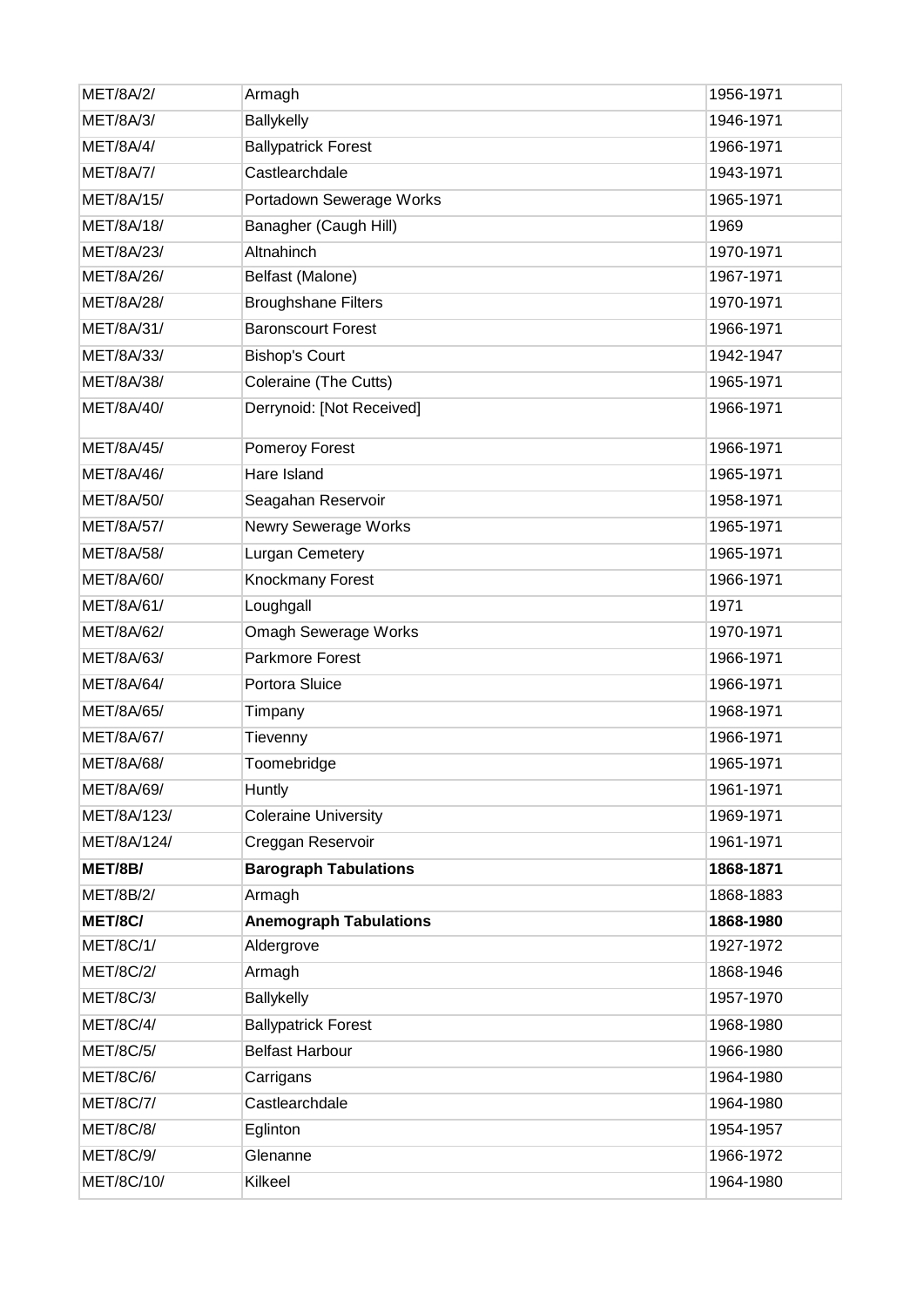| MET/8C/13/       | <b>Nutts Corner</b>                                     | 1958-1963 |
|------------------|---------------------------------------------------------|-----------|
| MET/8C/14/       | <b>Orlock Head</b>                                      | 1967-1980 |
| MET/8C/15/       | Portadown Sewerage Works                                | 1966-1974 |
| MET/8D/          | Dry and Wet Bulb Thermograph Tabulations                | 1868-1883 |
| MET/8D/2/        | Armagh                                                  | 1868-1883 |
| MET/8F/          | <b>Hygrograph Tabulations</b>                           | 1926-1935 |
| <b>MET/8F/1/</b> | Aldergrove                                              | 1926-1935 |
| <b>MET/9/</b>    | <b>Cloud Base Recorder Records</b>                      | 1968-1979 |
| MET/9/A/         | <b>Cloud Base Recorder Records</b>                      | 1979      |
| <b>MET/9/B/</b>  | <b>Kent Rolls</b>                                       | 1968-1977 |
| <b>MET/10/</b>   | <b>Miscellaneous</b>                                    | 1860-1990 |
| MET/10/22/       | Registers of Climatological observations                | 1940-1983 |
| MET/10/23/       | Rainfall                                                | 1875-1897 |
| MET/10/24/       | Monthly rainfall                                        | 1873-1906 |
| MET/10/25/       | Rainfall                                                | 1860-1919 |
| MET/10/30/       | Rainfall registers                                      | 1875-1959 |
| MET/10/31/       | Rainfall registers                                      | 1907-1990 |
| <b>MET/11/</b>   | Monthly weather reports, Republic of Ireland            | 1960-1974 |
| MET/11A/         | Weather Reports, Republic of Ireland, Annual Summaries  | 1948-1971 |
| <b>MET/12/</b>   | Daily weather records                                   | 1960-1979 |
| <b>MET/13/</b>   | Daily aerological records                               | 1960-1980 |
| <b>MET/14/</b>   | <b>Rainfall maps</b>                                    | 1931-1974 |
| MET/14/A/        | <b>Line Rainfall Maps</b>                               | 1931-1973 |
| <b>MET/14/B/</b> | <b>Colour plotted maps</b>                              | 1962-1974 |
| <b>MET/15/</b>   | Monthly returns of daily observations (Climate Returns) | 1855-1980 |
| MET/15/1/        | Aldergrove                                              | 1926-1961 |
| MET/15/2/        | Armagh                                                  | 1870-1968 |
| MET/15/3/        | Ballykelly                                              | 1946-1971 |
| MET/15/4/        | <b>Ballypatrick Forest</b>                              | 1961-1972 |
| MET/15/6/        | Carrigans                                               | 1963-1974 |
| MET/15/7/        | Castlearchdale                                          | 1942-1980 |
| MET/15/8/        | Eglinton                                                | 1960      |
| MET/15/9/        | Glenanne                                                | 1963-1968 |
| MET/15/10/       | Kilkeel                                                 | 1953-1974 |
| MET/15/11/       | Kilroot                                                 | 1963-1974 |
| MET/15/12/       | Killough                                                | 1963-1970 |
| MET/15/13/       | <b>Nutts Corner</b>                                     | 1952-1963 |
| MET/15/14/       | Orlock Head                                             | 1967      |
| MET/15/15/       | Portadown Sewerage Works                                | 1965-1975 |
| MET/15/21/       | Donaghadee                                              | 1912-1942 |
|                  |                                                         |           |
| MET/15/23/       | <b>Altnahinch Filters</b>                               | 1965-1976 |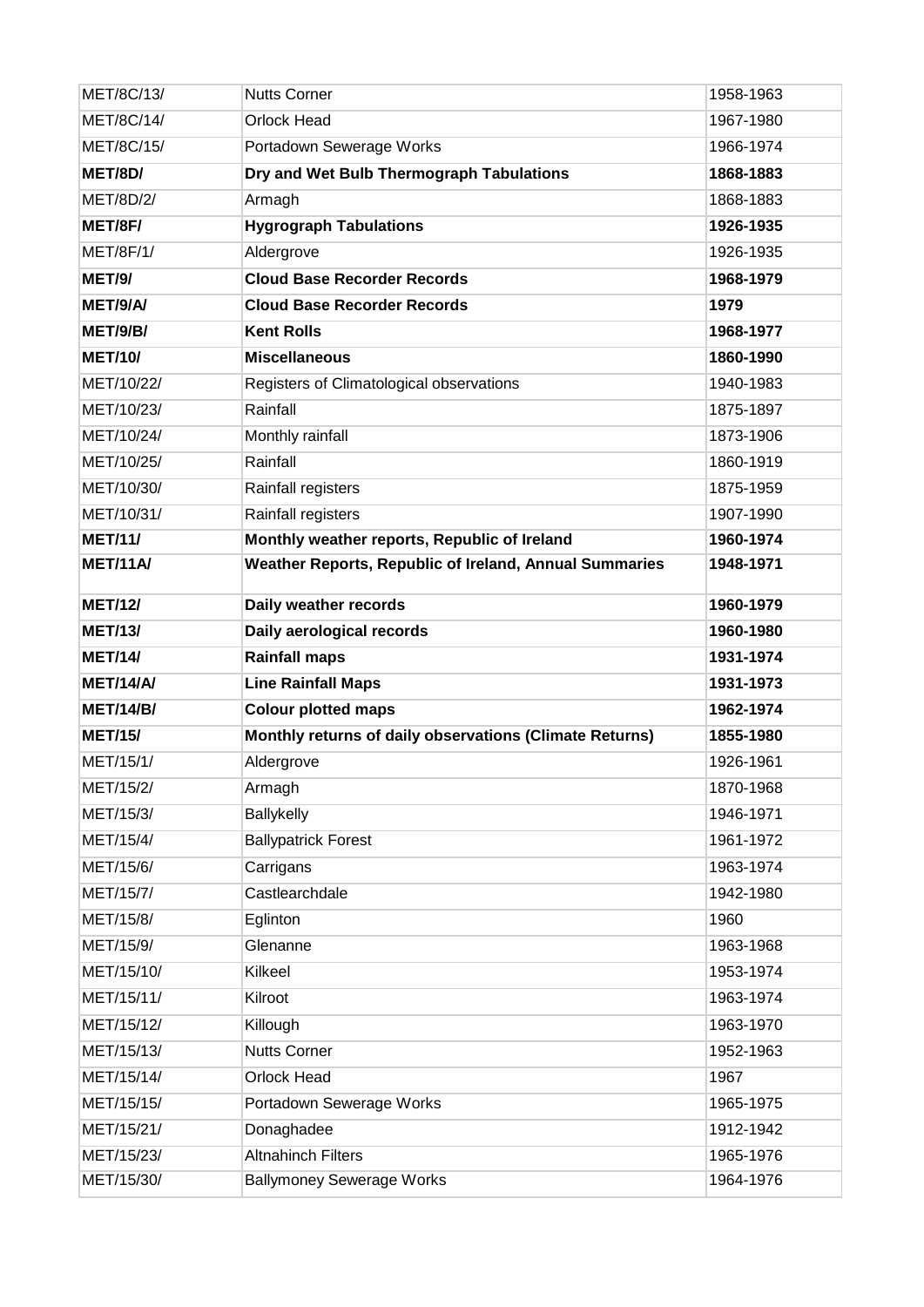| MET/15/31/ | <b>Baronscourt Forest</b>                   | 1898-1973 |
|------------|---------------------------------------------|-----------|
| MET/15/32/ | Beagh's Forest                              | 1963-1973 |
| MET/15/33/ | <b>Bishop's Court</b>                       | 1943-1947 |
| MET/15/39/ | Cookstown                                   | 1962-1972 |
| MET/15/40/ | Derrynoid: [Not Received]                   | 1961-1972 |
| MET/15/45/ | Pomeroy Forest                              | 1961-1972 |
| MET/15/54/ | Loughermore Forest                          | 1961-1972 |
| MET/15/55/ | Lowtown                                     | 1965-1976 |
| MET/15/56/ | Lough Braden                                | 1960-1972 |
| MET/15/58/ | Lurgan Cemetery                             | 1965-1976 |
| MET/15/59/ | Hillsborough                                | 1930-1970 |
| MET/15/60/ | Knockmany Forest                            | 1961-1973 |
| MET/15/61/ | Loughgall                                   | 1957-1974 |
| MET/15/63/ | Parkmore Forest                             | 1956-1974 |
| MET/15/65/ | Timpany                                     | 1967-1977 |
| MET/15/67/ | Tievenny                                    | 1960-1971 |
| MET/15/70/ | Limavady                                    | 1942-1945 |
| MET/15/73/ | Ballyhalbert                                | 1942-1970 |
| MET/15/75/ | <b>Bangor Seacourt</b>                      | 1956-1963 |
| MET/15/77/ | Bessbrook                                   | 1960-1972 |
| MET/15/78/ | <b>Belfast Royal Engineers' Observatory</b> | 1855-1858 |
| MET/15/79/ | <b>Belfast Queen's University</b>           | 1899-1971 |
| MET/15/80/ | Belfast Royal Academical Institution        | 1926-1931 |
| MET/15/81/ | <b>Lisburn Friend's School</b>              | 1903-1973 |
| MET/15/82/ | <b>Black Mountain</b>                       | 1963-1972 |
| MET/15/83/ | Brookborough (Colebrooke Park)              | 1879-1895 |
| MET/15/84/ | Camlough                                    | 1972-1973 |
| MET/15/85/ | Carrickfergus                               | 1870-1872 |
| MET/15/86/ | Castlerock                                  | 1940-1953 |
| MET/15/87/ | Coleraine                                   | 1957-1962 |
| MET/15/88/ | Creighton's Green                           | 1959-1971 |
| MET/15/89/ | Crossgar                                    | 1962-1968 |
| MET/15/90/ | <b>Cross Island</b>                         | 1966-1972 |
| MET/15/91/ | Divis Mountain                              | 1962-1974 |
| MET/15/92/ | Dundonald                                   | 1953-1960 |
| MET/15/93/ | Ely Lodge                                   | 1958-1965 |
| MET/15/94/ | Enniskillen Royal Engineers' Company        | 1855-1859 |
| MET/15/95/ | Finaghy                                     | 1963-1966 |
| MET/15/96/ | Garvagh Forest                              | 1961-1972 |
| MET/15/97/ | <b>Greenmount Agricultural College</b>      | 1963-1980 |
| MET/15/98/ | Helen's Bay                                 | 1961-1972 |
| MET/15/99/ | Holywood (Cultra)                           | 1950-1953 |